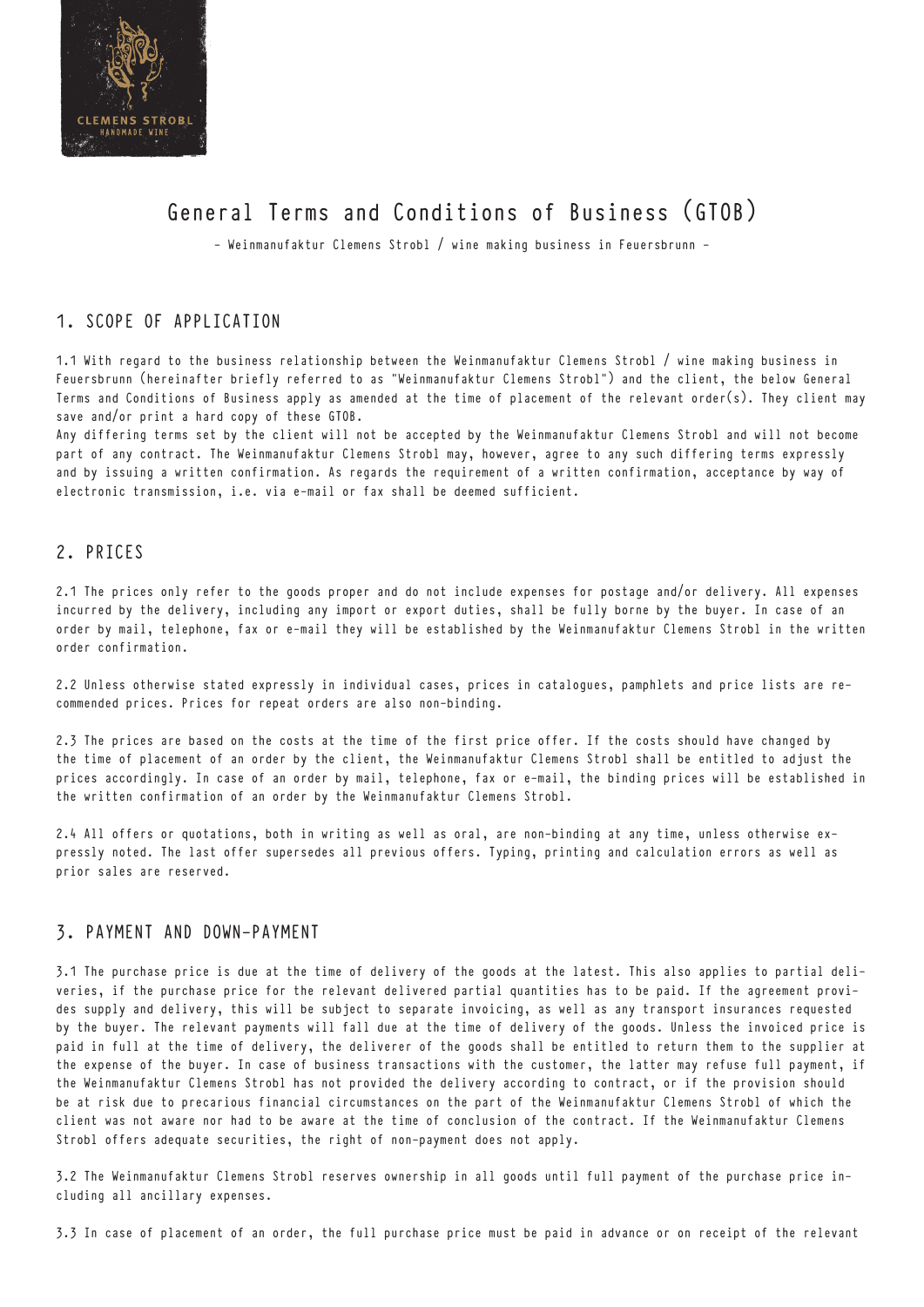invoice.

3.4 Payments to the staff of the Weinmanufaktur Clemens Strobl are only recognised, if they are confirmed with a cash receipt or any other written document.

3.5 If the buyer is in arrears with payment or other provisions, the Weinmanufaktur Clemens Strobl may: - Delay the fulfilment of its own obligations until payment of the amounts or provision of other services in arrears.

- Make a reasonable extension of the delivery term.

- Immediately require payment of the entire or outstanding purchase price (immediate requirement of payment); this also applies, if payment by instalments has been agreed with the customer, under the conditions that the Weingut Clemens Strobl has already provided its services, that at least one payment to be made by the customer has been in arrears for at least 6 weeks, and that the Weinmanufaktur Clemens Strobl has already and unsuccessfully made a written demand for payment by granting an additional payment term of 2 weeks and announcing immediate requirement of payment.

- Invoice interest on arrears of 6% above the basic interest rate of the Austrian National Bank, at least 10% per year plus value-added tax, and

- withdraw from the contract in case of con-compliance with a reasonable period of grace, as well as

- to request payment of any incurred reminder fees and collection fees from the buyer to the extent they are necessary for any purposeful legal enforcement and in reasonable proportion to the outstanding receivables; the buyer shall be obligated to reimburse the compensations of the contracted collection agency at most, resulting from the Decree issued by the Federal Ministry of Economy and Labour. Moreover, any additional damage must be paid independent of any responsibility for the default in payment, especially damage caused by the default in payment of the buyer in the form of higher interest on due credit costs on the part of the Weinmanufaktur Clemens Strobl.

3.6 Rebates and bonuses granted are delayed on the condition of receipt of full payment. In case of payment with vouchers, no voucher can be issued for any residual amounts. The cashing deadline for goods/shopping vouchers depends on the date stated on the respective goods/shopping vouchers.

3.7 If the buyer does not pay the relevant invoice amount until the date stated in the reminder, the Weinmanufaktur Clemens Strobl shall be entitled to immediately file for an action for collection.

3.8 The clauses 3.4 and 3.5, last item, do not apply to transactions with customers as defined by the Customer Protection Act.

## 4. TRANSFER OF PERILS

4.1 If the goods are collected by the customer, use and perils are transferred to the buyer at the cash register at the latest.

4.2 If the goods are delivered by the Weinmanufaktur Clemens Strobl, use and perils are transferred to the buyer at the time of handover to the buyer or his/her representative.

## 5. RETURN OF GOODS

5.1 If the buyer is a customer as defined by the Consumer Protection Act and if s/he made his/her order by mail, telephone, fax, e-mail or at the internet online shop, s/he may declare a withdrawal from the purchase contract according to §§ 5e – 5h Consumer Protection Act and? in deviation from clause 5.1 within seven workdays (Monday to Friday) from the day of receipt of the goods. Such withdrawal does not require any grounds, but must be sent within the legal time frame. The purchase price will be reimbursed to the buyer against return of the goods, but s/he has to bear the costs of return.

## 6. PROVISIONS, DELIVERY TIME, OBSTACLES TO DELIVERY, WITHDRAWAL FROM CONTRACT

6.1 The Weinmanufaktur Clemens Strobl accepts orders by telephone, fax or e-mail at its headquarters or at the internet online shop from Monday to Friday between 8.00 am and 5.00 pm. The ordering times may be changed by the Weingut Clemens Strobl from time to time according to information provided in advertising mail or notes at the internet online shop. If orders come in outside ordering time, they will come into effect only at the beginning of next day's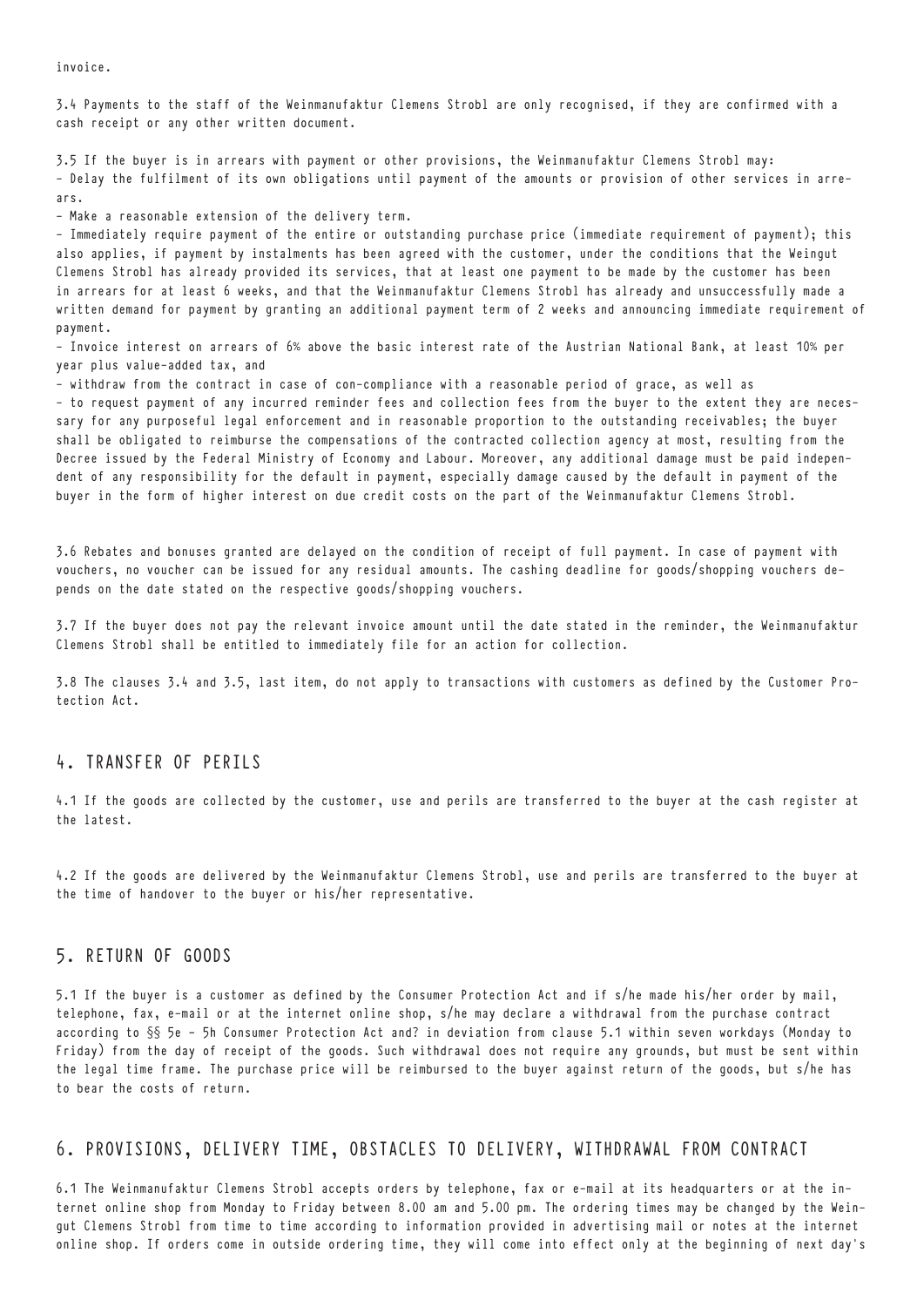ordering time. If an order has been placed, the customer shall name his/her desired delivery date as well as an alternative date and the exact place of delivery. The customer shall be obligated to ensure appropriate acceptance of the ordered goods at the agreed time and place of delivery. The Weingut Clemens Strobl will send the customer a written order confirmation including all relevant dates on the order.

6.2 Delivery will be made by the Weinmanufaktur Clemens Strobl or any contracted forwarding agent at usual business hours. In case of non-acceptance of ordered goods, the Weinmanufaktur Clemens Strobl shall be entitled to require compensation of additional expenses incurred, such as higher transport costs. This shall not apply, if the Weinmanufaktur Clemens Strobl has not provided its services according to contract.

6.3 The acceptance of orders shall be subject to available delivery capacities. The Weinmanufaktur Clemens Strobl reserves the right to allocate smaller quantities in case of oversubscription of a product. If the delivery or compliance with the agreed delivery time becomes impossible due to circumstances beyond the responsibility of the Weinmanufaktur Clemens Strobl, the obligation to deliver at the planned time shall be voided. Such circumstances beyond the responsibility of the Weinmanufaktur Clemens Strobl include in particular: Difficulties in procuring goods or raw material from third parties; in case of subscriptions, the late release of goods by the supplier of the Weinmanufaktur Clemens Strobl, operating disruptions (also with suppliers of the Weinmanufaktur Clemens Strobl), traffic disruptions, lock-outs and strikes as well as any and all cases of force majeure. In such cases the Weinmanufaktur Clemens Strobl will immediately contact the buyer in order to agree on an alterna-

tive delivery date for the delayed delivery. If the buyer is offered a new delivery date not later than two weeks after the originally agreed delivery date by the Weinmanufaktur Clemens Strobl, and if the delivery is performed correctly at the new date, the delivery is regarded as performed timely by the Weinmanufaktur Clemens Strobl under the purchase contract.

6.4 If the Weinmanufaktur Clemens Strobl should be unable to offer the buyer a new delivery date according to clause 6.3, or if the new delivery date cannot be met due to cases listed under clause 6.3 (impossibility of delivery at the agreed time due to circumstances beyond the responsibility of the Weinmanufaktur Clemens Strobl), the Weinmanufaktur Clemens Strobl shall be entitled to either fully or partly withdraw from the contract without becoming liable for damages. In such cases, the buyer may also withdraw from the contract.

6.5 In case of divisible deliveries, the buyer shall not be entitled to a withdrawal with regard to available parts to the extent these parts of the delivery can be fulfilled and are usable for the buyer. Under the same circumstances and/or if the remaining parts can be delivered in time (as defined under clause 6.3) at a later time, the buyer shall not be entitled to refuse the acceptance of partial deliveries.

6.6 If the buyer declares him/herself unwilling to honour the contract without justification, and if the Weinmanufaktur Clemens Strobl agrees to it in writing, the Weinmanufaktur Clemens Strobl shall be entitled to 15% of the purchase price for goods in stock as lump-sum compensation ("reversal fee"). In case of ordered goods, any such rescission of contract is categorically excluded. Deviating from this provision, the legal rights to withdrawal without reversal fee according to §§ 5e – 5h Consumer Protection Act (see also clause 5.2) continue to apply.

6.7 Changes or cancellations of orders by the buyer always need to be made in writing. The Weinmanufaktur Clemens Strobl reserves the right to also accept declarations presented in other forms, but they will only come into effect after a written confirmation by the Weinmanufaktur Clemens Strobl.

# 7. WARRANTY

7.1 Commitments on the usability or with respect to special properties of the goods or declarations by staff of the Weinmanufaktur Weingut Clements Strobl are non-binding and do not represent any expressed guarantee of certain properties, unless they are made in writing.

7.2 Warranty claims are on the condition that all defects are immediately reported to the Weinmanufaktur Clemens Strobl. Recognisable defects must be reported immediately on acceptance; concealed defects have to be reported after discovery and by presenting the opened goods as well as the original invoice.

7.3 In any case, warranty claims are limited by the purchase price of the delivered, defective goods.

7.4 The Weinmanufaktur Clemens Strobl shall fulfil its warranty obligations at its own discretion by either supplying goods free from defects, correction, later delivery of missing quantities or reversal of the purchase contract (repayment of the purchase price) within a reasonable period of time.

7.5 Deviations usual in the trade or minor, technically unavoidable deviations of quality, quantity, colour, size,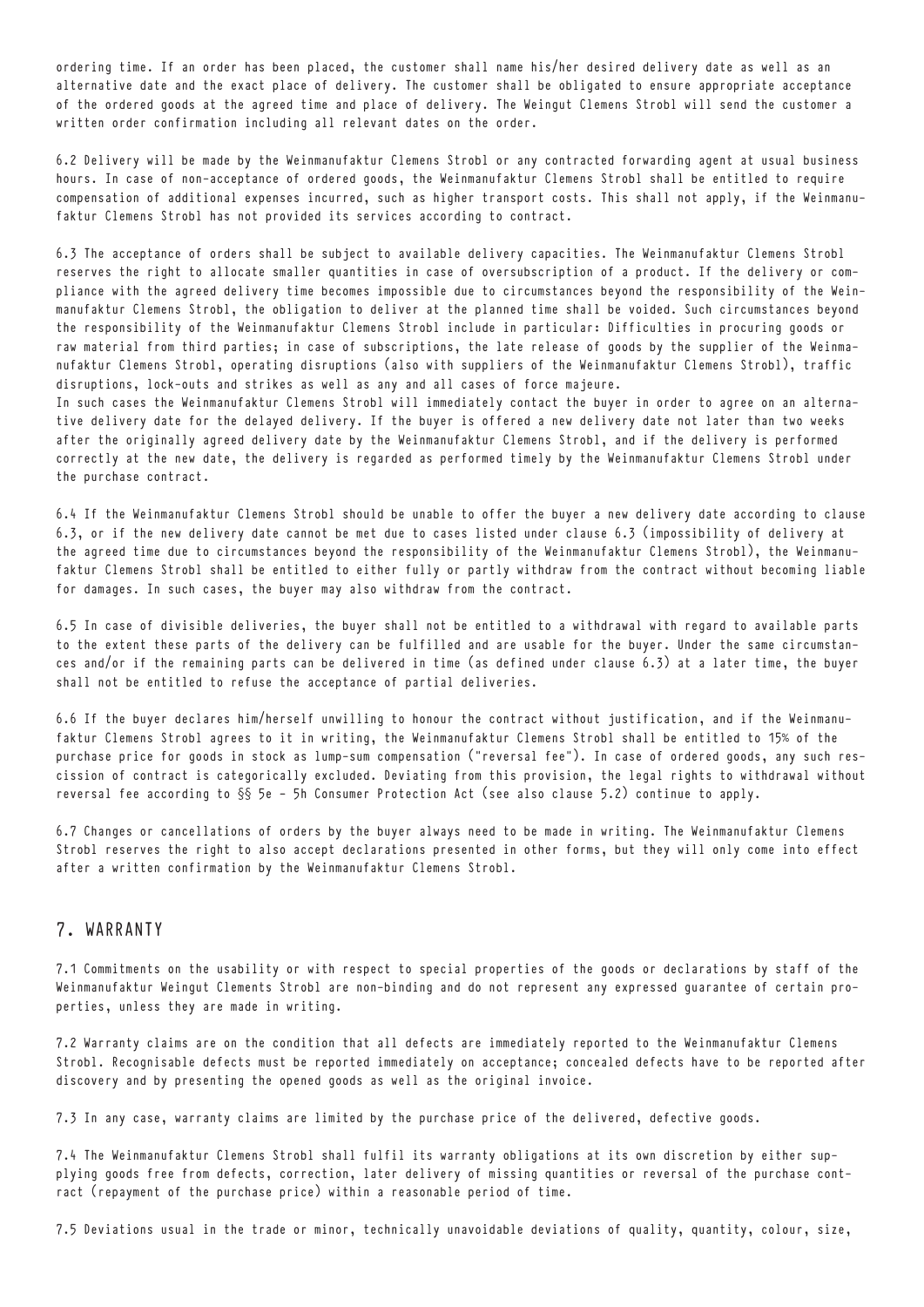equipment, design or weight do not represent warranty defects or any non-fulfilment of a contract.

7.6 The Weinmanufaktur Clemens Strobl shall not accept any liability for the consistence of taste, colour, material, sample-based or any other characteristics of reordered goods. The same applies for goods ordered on the basis of samples to the extent the deviations remain within the bounds usual in the trade or defined by technology.

7.7 After trial, consumption or any commencement of processing of the goods, any warranty claim shall be excluded.

7.8 The warranty period shall be 2 years from the time of the transfer of perils as defined under clause 4.

7.9 For transactions with customers as defined by the Consumer Protection Act, the clauses 7.1 to 7.4 as well as clauses 7.7 to 7.8 do not apply.

## 8. LIABILITY FOR DAMAGES

8.1 The Weinmanufaktur Clemens Strobl shall be liable for damage only in case of intent or gross negligence, with the exception of personal injury.

8.2 Such liability shall be limited by (by or to?) 10% of the purchase price within the framework of the statutory provisions. Compensations for consequential damage or damage due to defects, other damage to property, financial damage and damage from claims of third parties against the buyer shall be excluded.

8.3 For transactions with customers as defined by the Consumer Protection act, clause 8.2 shall not apply.

#### 9. COLLECTION, DELAYED ACCEPTANCE BY THE BUYER

9.1 Goods ordered or consignment sales with the Weinmanufaktur Clemens Strobl must be collected within 14 days of notification and/or consignment. Any warehousing time beyond that term and up to a maximum of 4 weeks must be agreed and included in the order and invoice.

9.2 If the goods are not collected or accepted within this term, the Weinmanufaktur Clemens Strobl shall be entitled to either store the goods at the perils of the buyer and by charging warehousing fees of 5% on the invoice amount per every new month plus value-added tax and to insist on fulfilment of the contract, or to withdraw from the contract after granting a grace period of 2 weeks and to sell the goods to another customer, in which case the buyer shall have to pay a processing fee of 10% on the purchase price plus value-added tax, due immediately.

#### 10. SUBSCRIPTION

10.1 The Weinmanufaktur Clemens Strobl offers the purchase of special wines in the form of subscriptions. With a subscription, the orderer obtains a purchasing option for the wine named in the relevant subscription offer including delivery at a later time.

The subscription offer by the Weinmanufaktur Clemens Strobl shall represent no obligation whatsoever to supply the wine named in the relevant subscription offer. The purchasing option for subscription wines shall only be available during the period of time stated in the subscription offer. In case of oversubscription for a certain type of wine, the Weinmanufaktur Clemens Strobl reserves the right to allocate smaller quantities.

10.2 The delivery dates for the wines depend on the release given by the producer and may be subject to postponements. In case any delivery is cancelled, the orderer shall get reimbursement of down payments made on the subscription wine immediately. No claims for compensation in kind shall be acceptable.

10.3. An order is deemed accepted, if the orderer has received an order confirmation from the Weinmanufaktur Clemens Strobl requesting down payment. As soon as the wines are delivered, the orderer shall receive the final invoice. The down payment shall be payable within 14 days, the final amount immediately on delivery. With regard to other payment terms please refer to clause 3 of these General Terms and Conditions of Business.

#### 11. PROTECTION OF MINORS

11.1 The sale and delivery of wine and spirits is only available for persons above the age of 18. In order to comply with the legal provisions, the Weinmanufaktur Clemens Strobl shall be entitled to hand over goods only after having been presented with an official photo ID. In case of any justified refusal of handover, the customer shall be obligated to provide compensation for the actual damage caused.